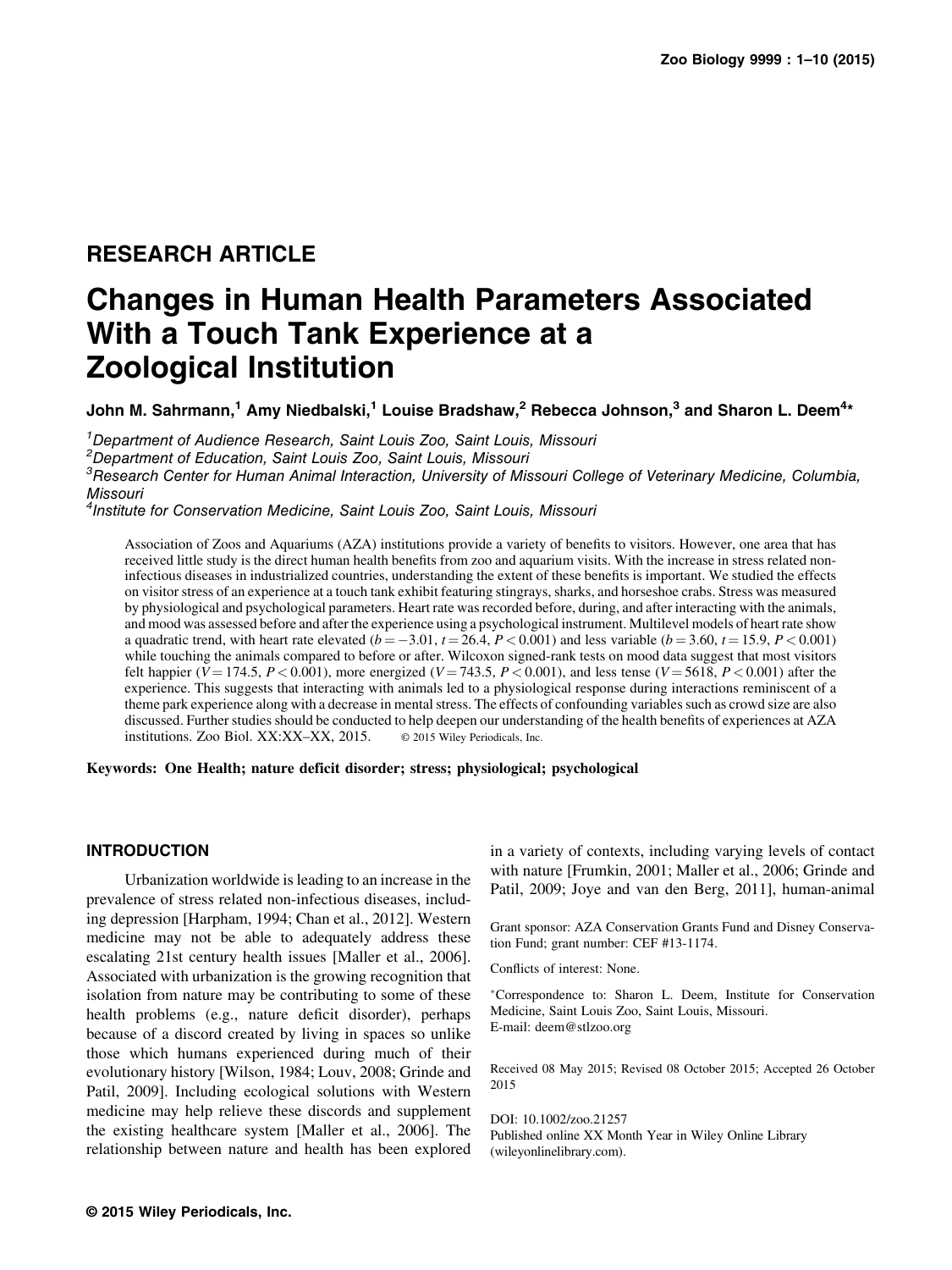# 2 Sahrmann et al.

interactions [Hosey and Melfi, 2014], and keeping companion animals [O'Haire, 2010].

At the same time that the value of nature is being increasingly appreciated for human health, the public has been inundated with media coverage of emerging infectious diseases (EIDs). Many of the EIDs in the news today are classified as zoonotic (e.g., animal to human) [Jones et al., 2008]. Highlighting these EIDs without further explaining the reasons for the increase in zoonotic pathogens in humans (e.g., habitat modification, live animal trade, increased bushmeat use) may give the public the idea that nature is only a source of the problem [Friend, 2006; Louv, 2008; Deem, 2011].

The One Health initiative strives to expand transdisciplinary collaborations that improve health care for humans, animals, and the environment and to better communicate the interconnectedness of health for all three [Kahn et al., 2012; Gibbs, 2014; Deem, 2015]. Association of Zoos and Aquariums (AZA) institutions are increasingly taking a leadership role in the One Health initiative as staff conduct research at the interface of human, animal, and environmental health, with many of these studies focused on understanding diseases and mitigating their negative impacts for wildlife conservation [Deem and Dennis, 2012; Deem, 2015]. AZA institutions provide a variety of benefits to their visitors (e.g., entertainment, education), but debate continues about the extent of these benefits [Rabb and Saunders, 2005; Falk et al., 2007; Dick and Gusset, 2010; Marino et al., 2010; Conde et al., 2011; Cohen, 2013]. Showing that a visit to a zoo or aquarium has the potential for direct human health benefits is important in a One Health context and would further strengthen public perception of AZA zoos and aquariums. Furthermore, the opportunity to communicate the benefits of nature to visitors could encourage positive attitudes toward wildlife and increase public support for biodiversity conservation. However, little attention has been paid to this possible public health role. One study demonstrated slight improvements in blood pressure and self-perceived quality of life as a result of a zoo visit [Sakagami and Ohta, 2010]. Myers et al. [2004] studied emotional reactions to viewing animals in a zoo and concluded that the experience led to an "optimal form of arousal - alertness, engagement, and relaxation."

In this study, we explored the potential for AZA institutions to be part of a holistic approach to public health problems. Touch tanks are a common feature of many zoos and aquariums, and they provide a unique opportunity for guests to come in direct contact with animals. We studied the effects of an interactive experience at a touch tank exhibit featuring stingrays, sharks, and horseshoe crabs on visitor stress levels. Our own observations support the idea that these experiences elicit a strong emotional response [Niedbalski, unpublished data], and other research shows that they offer opportunities for families to engage in learning and exploration [Rowe and Kisiel, 2012]. We measured stress using heart rate variability (HRV) as a physiological parameter and mood as a psychological parameter. Our experimental hypothesis was that an opportunity to interact with stingrays at a touch tank exhibit would lead to a significant reduction in stress, represented by improved HRV and a more positive mood.

# MATERIALS AND METHODS

# Experimental Measures

Heart rate variability measures the length of time between successive heart beats. Variation in heart rate occurs through changes in the balance between the sympathetic and parasympathetic nervous systems, which act to decrease and increase the time between beats, respectively, [Allen et al., 2007; Thayer et al., 2012]. Heart rate variability has been used to study a variety of psychophysiological phenomena [see references in Allen et al., 2007]. Many of these studies involve long-term cardiac and mental health, but HRV can also be used as a measure of short-term changes in stress. Such a stress response is characterized by a shift in the balance between the sympathetic and parasympathetic nervous systems, with the sympathetic nervous system taking more control and causing reduced HRV [Berntson and Cacioppo, 2007].

For assessment of a psychological parameter, the University of Wales Institute of Science and Technology Mood Adjective Checklist (UMACL) provided a measure of three dimensions of mood: hedonic tone (HT; ranging from happy to sad), energetic arousal (EA; ranging from energized to tired), and tense arousal (TA; ranging from tense to relaxed). Matthews et al. [1990] describe the statistical properties of the UMACL scales and show that these mood dimensions are sensitive to a variety of stressors. Specifically, they found evidence for a general stress response corresponding with decreased HT and EA, along with increased TA [Matthews et al., 1990].

# Experimental Procedure

Stingrays at Caribbean Cove is an immersion exhibit at the Saint Louis Zoo that gives visitors the opportunity to directly interact with animals. The 17,000 gallon touch pool includes cownose (Rhinoptera bonasus) and southern (Dasyatis americana) stingrays, white-spotted bamboo sharks (Chiloscyllium plagiosum), brownbanded bamboo sharks (Chiloscyllium punctatum), bonnethead sharks (Sphyrna tiburo), and horseshoe crabs (Limulus polyphemus). Visitors gather along the sides of the pool and touch the animals as they swim by. Because stingrays appear in the largest numbers, and because the sharks and horseshoe crabs do not approach the edge of the pool as often, most interactions are between visitors and stingrays. Education staff members are available throughout the exhibit, demonstrating proper touch technique and answering questions as needed. We have previously documented that visitors usually come in family groups, that the majority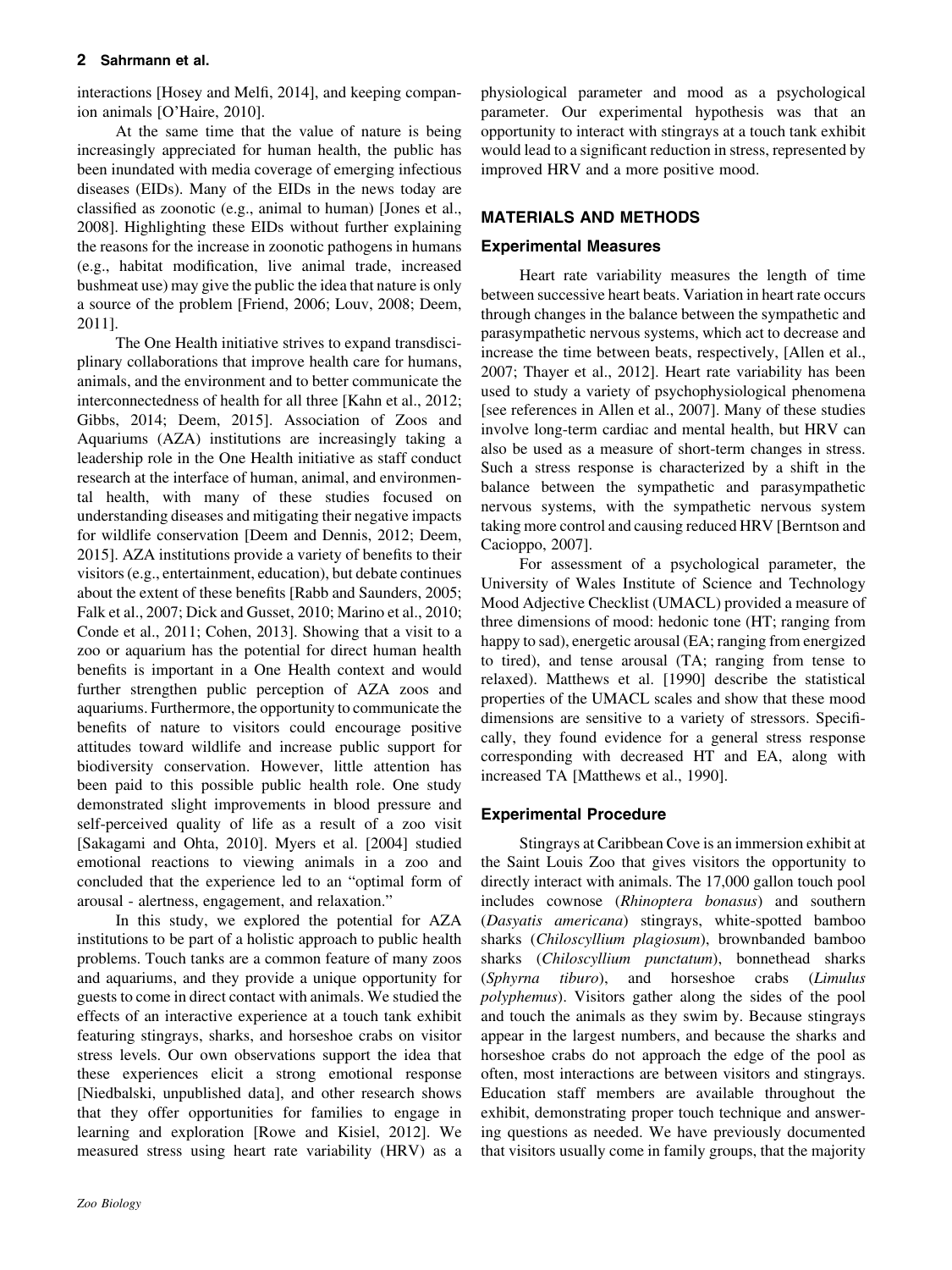of people (97% of adults and 83% of children) touch the animals, and that the typical visit lasts about 20 min [Niedbalski, unpublished data].

Participants were selected from those waiting in line at Stingrays at Caribbean Cove between May and July 2014. Each study session began as a researcher stationed at the exhibit entrance approached every third adult, explained the basic study protocol, and invited his or her participation. Only those aged 18 and older who did not have a pacemaker or implanted defibrillator were allowed to take part. If the individual agreed, he or she was taken to an area sectioned off alongside the touch pool. All persons in the participant's group were also offered the opportunity to enter the study area. A researcher then provided the participant with a consent form explaining the purpose of the research. After giving informed consent, each participant completed a qualification form and the pre-touch UMACL. The qualification form (Table 1) included questions related to whether the participant had visited Stingrays at Caribbean Cove before, if he or she had a special interest in stingrays, and the participant's age. It also provided space for the researcher to note the crowd level in the exhibit (e.g., light = less than 25 visitors; moderate  $=$  between 25 and 50 visitors; or heavy  $=$  more than 50 visitors).

The version of the UMACL (Table 2) used in this study included 24 adjectives, with eight corresponding to each of the three dimensions. Within each set of eight, four adjectives represented the positive end of each dimension and four the negative end. Participants recorded how each adjective described their current mood using a four-point scale (1 = Definitely not, 2 = Slightly not, 3 = Slightly,  $4 =$ Definitely).

The Polar RS800CX training computer with chest band and attached Polar WearLink W.I.N.D. transmitter were used to measure HRV [Polar Electro, Kempele, Finland]. The device is non-invasive, and data are transmitted from the visitor-worn transmitter clipped to a chest band to a wristband receiver worn by study staff in proximity to the visitors.

TABLE 1. Items on the pre-touch questionnaire answered by participants in the Saint Louis Zoo Stingrays at Caribbean Cove during the human health study

| Item |                                                                                              |
|------|----------------------------------------------------------------------------------------------|
| 1.   | Is today your first visit to Stingrays at Caribbean Cove? <sup>4</sup>                       |
| 2.   | If no, how many times have you visited in the past? <sup>4</sup>                             |
| 3.   | Did you have any special interest in or knowledge of<br>stingrays before today? <sup>a</sup> |
| 4.   | If yes, please explain. <sup>a</sup>                                                         |
| 5.   | Please provide your age. <sup>a</sup>                                                        |
| 6.   | Day of week. <sup>b</sup>                                                                    |
| 7.   | Crowd level (light, moderate, or heavy). <sup>b</sup>                                        |

<sup>a</sup>Completed by participant.

<sup>b</sup>Completed by study staff.

TABLE 2. Items on the pre- and post-touch UMACL used during the human health study

| Item           | $\mathbf{HT}^{\mathbf{a},\mathbf{d}}$ | $EA^{b,d}$ | $\mathrm{TA}^{\mathrm{c,d}}$ |
|----------------|---------------------------------------|------------|------------------------------|
| Happy          | $\hspace{0.1mm} +$                    |            |                              |
| Dissatisfied   |                                       |            |                              |
| Energetic      |                                       | $^{+}$     |                              |
| Relaxed        |                                       |            |                              |
| Alert          |                                       | $^{+}$     |                              |
| Nervous        |                                       |            | $^+$                         |
| Passive        |                                       |            |                              |
| Cheerful       | $^{+}$                                |            |                              |
| Tense          |                                       |            | $^{+}$                       |
| Jittery        |                                       |            | $^{+}$                       |
| Sluggish       |                                       |            |                              |
| Sorry          |                                       |            |                              |
| Composed       |                                       |            |                              |
| Depressed      |                                       |            |                              |
| Restful        |                                       |            |                              |
| Vigorous       |                                       | $^+$       |                              |
| Anxious        |                                       |            | $^+$                         |
| Satisfied      | $^+$                                  |            |                              |
| Unenterprising |                                       |            |                              |
| Sad            |                                       |            |                              |
| Calm           |                                       |            |                              |
| Active         |                                       | $^+$       |                              |
| Contented      | $^+$                                  |            |                              |
| Tired          |                                       |            |                              |
|                |                                       |            |                              |

The same version of the UMACL instument was used in pre- and post-touch. Participants marked how each adjective reflected his or her current mood using a four-point scale  $(1 = Definitely not,$  $2 =$  Slightly not,  $3 =$  Slightly,  $4 =$  Definitely).

<sup>a</sup>HT- Hedonic tone.

<sup>b</sup>EA- Energetic arousal.

c TA - Tense arousal.

 $\frac{d_H}{dt}$  indicates that the adjective contributed to the positive end of the mood dimension; "-" indicates that the adjective contributed to the negative end of the mood dimension.

### Data Collection

After completing the forms, each participant was provided a study T-shirt to ensure a consistent level of contact between the HRV monitor and the heart while interacting with the animals. In seven cases, the correct size of the study T-shirt was not available, and the participant was allowed to wear his or her own shirt. A researcher then fitted the participant with the Polar chest band, synced the transmitter to the receiver, and monitored the signal. ticipants were asked to sit for 2 min to collect baseline -touch heart rate data, after which they were invited to eract with the stingrays. Prior to the touch period, ticipants were asked to refrain from feeding the stingrays ing the study, as this only occurs at certain times oughout the day and, thus, is not necessarily part of a ical visit to the exhibit. A researcher demonstrated proper ch technique before allowing the participant to interact with the animals; however, the experience was not directed in any way. Participants may have differed in their level of contact with the animals, but our intention was only to give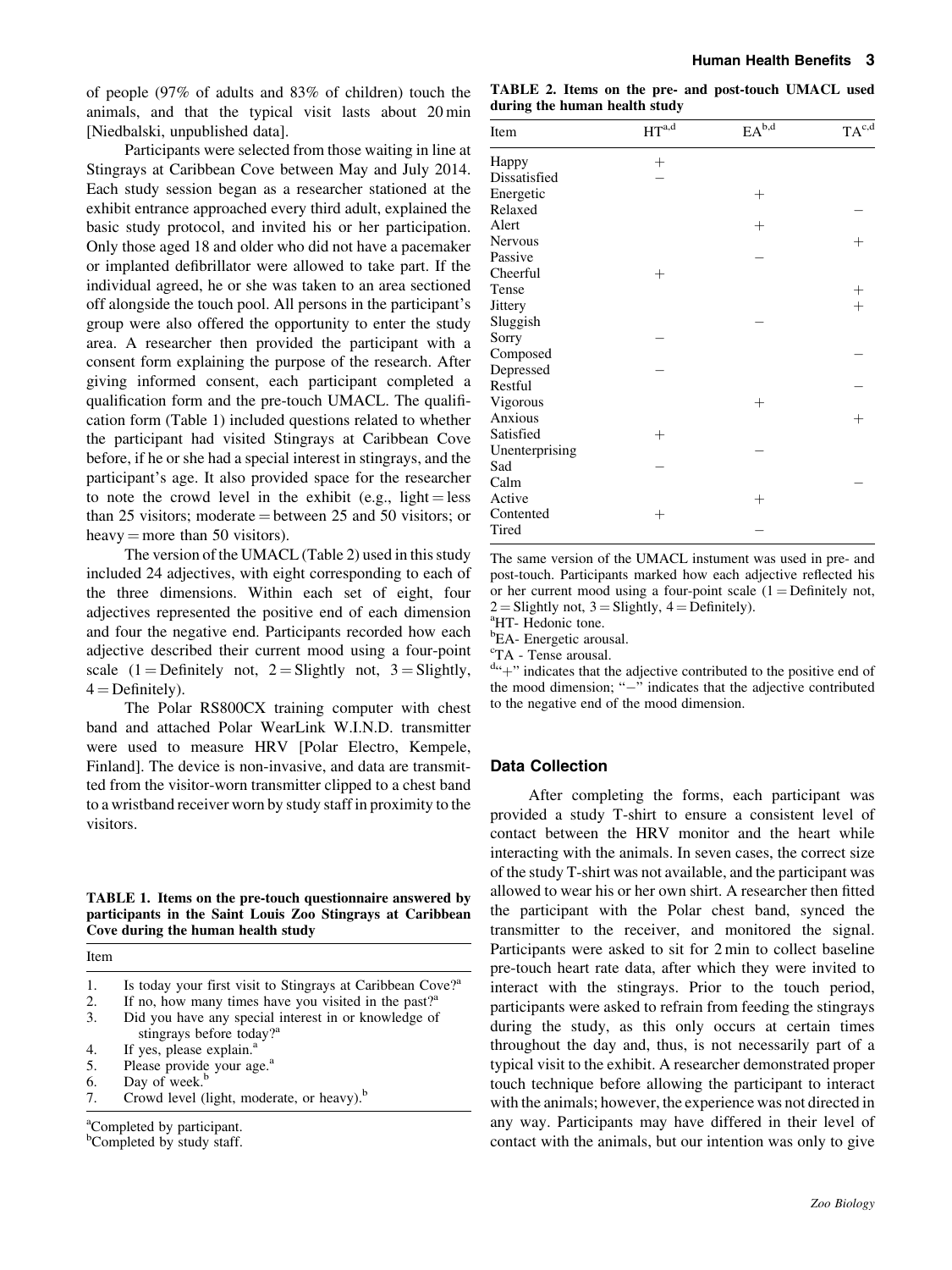# 4 Sahrmann et al.

all participants the same opportunity to interact. After 10 min of touch time, the participants rested in the study area for an additional 2 min for collection of post-touch heart rate data. Participants then completed a post-touch UMACL and a follow-up questionnaire about their visit to the Zoo. The questionnaire (Table 3) included questions about the total size of the group with whom the participant was visiting the Zoo, the number of children under age 14 in the group, and the gender of the participant. Participants were also asked to describe how touching the stingrays made them feel. Upon completion of the forms, participants kept their study T-shirt and were given a \$15 gift certificate for use in the Zoo. Each step in the data collection process was timed by a researcher. These data were analyzed to verify that all participants had similar opportunities to interact with the animals and that there were no periods of rest other than those we allotted at the beginning and end of the touch period.

This study was approved by the University of Missouri Health Sciences Institutional Review Board (IRB) (#1208610) and all researchers on the study team completed the Collaborative Institutional Training Initiative (CITI) IRB training. The study was deemed expedited with written consent. All participants completed the informed consent process before initiating any study-related activities.

# Statistical Analysis

#### HRV data processing

HRV data were measured as the time between successive R waves within heart beats (RR intervals) by the Polar RS800CX training computer. The findings were first inspected for extreme or missing readings indicative of apparent equipment failure. Participants judged to have unacceptably high amounts of extreme or missing data were excluded from further analysis. For the remaining participants, short regions of apparent equipment failure were deleted.

Data for each participant were divided into five approximately equal time periods for analysis representing: (1) the 2 min pre-touch rest period; (2) the first 2 min of the 10 min touch period; (3) the middle 2 min of the touch period; (4) the last 2 min of the touch period; and (5) the 2 min post-touch rest period. Measurement periods of 2 min in

TABLE 3. Items on the post-touch questionnaire answered by participants in the Saint Louis Zoo Stingrays at Caribbean Cove during the human health study

| Item |                                                                   |  |  |
|------|-------------------------------------------------------------------|--|--|
| -1.  | How did you feel after this experience touching the<br>stingrays? |  |  |
| 2.   | Including yourself, how many people are in your party<br>today?   |  |  |
| 3.   | How many children under the age of 14 are in your party<br>today? |  |  |
|      | What is your gender?                                              |  |  |

duration are standard in studies of short-term HRV [Task Force, 1996]. A small number of participants chose not to touch for the entire 10 min; if their total touch time was not greater than 6 min, only data from the first and last 2 min of touch were used.

Further processing was accomplished using ARTiiFACT version 2.09 [Kaufmann et al., 2011]. First, additional errors were found using ARTiiFACT's automated detection module. This makes use of the distribution of successive RR interval differences to create unique threshold criteria for distinguishing real and spurious measurements for each individual. These artifacts were detected and corrected using cubic spline interpolation. Summary statistics were generated for each participant within each time period using ARTiiFACT's default settings.

#### UMACL mood dimension data processing

Subscores for each mood dimension were obtained by summing the responses to each adjective given by each participant in the pre- and post-touch UMACL. Responses for adjectives negatively related to each dimension were reversed. In the few cases where participants skipped an adjective on one of the scales, missing scores were imputed using the participant's average response of the other adjectives on the positive or negative end within that dimension.

#### Statistical analysis

The Wilcoxon signed-rank test was used to test for differences among HRV and UMACL variables between time points. Deviations from normality in some outcome variables necessitated the use of a nonparametric test. More detailed models were used to investigate the effects of covariates on these outcomes. Because measurements were nested within individuals, we used multilevel models to account for the structure of the data. We constructed separate models for each of the three dimensions measured by the UMACL, as well as the two statistics derived from the HRV data: mean heart rate (HR) and the root mean square of successive RR interval differences (RMSSD), also called cycle variability or RR variability. Mean HR provides an overall description of the heart's reaction to the experience. RMSSD is a time domain statistic that provides a measure of the influence of the parasympathetic nervous system on the heart [Allen et al., 2007; Task Force, 1996]. Strong influence from the parasympathetic nervous system is associated with high RMSSD [Schwerdtfeger and Friedrich-Mai, 2009].

We chose variables for the models based on their expected relevance to the outcome measures. All models included the following predictors: experience  $(0 =$  first visit to the exhibit,  $1$  = repeat visit), interest (0 = no special interest in stingrays, 1 = special interest), age, crowd level  $(0 =$  light crowd,  $1 =$  moderate crowd,  $2 =$  heavy crowd), total party size, number of children in party, and gender  $(0)$  male,  $1 =$  female). For models of heart rate and RMSSD, period was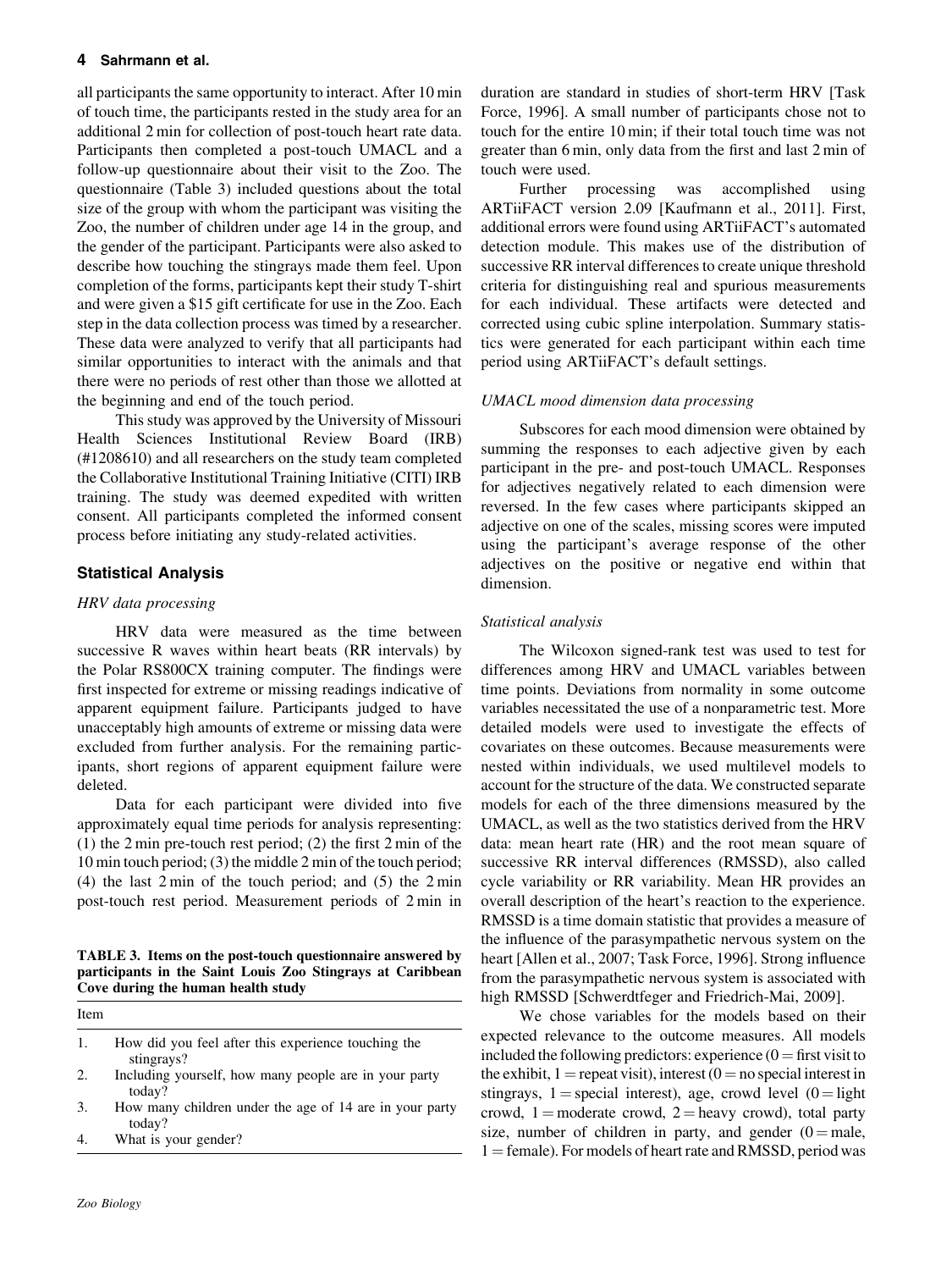coded 0 = pre-touch rest, 1 = start of touch, 2 = middle of touch,  $3 =$  end of touch,  $4 =$  post-touch rest; these models also included a parameter for the period code squared to test for a quadratic effect of time. For models of each mood dimension, period was coded  $0 =$  pre-touch,  $1 =$  post-touch. Data derived from the open-ended question on the follow-up questionnaire were examined for common themes, and codes were assigned for analysis. These data enabled us to describe the participants' perception of interacting with the stingrays, and models of the mood dimensions included relevant codes. For hedonic tone, this included generally positive responses  $(0 = no$  mention, 1 = weak positive response, 2 = strong positive response) and responses mentioning feeling proud  $(0 = no$  mention, 1 = proud). For energetic arousal, this included responses mentioning feeling energized  $(0 = no$ mention,  $1 =$  energized) or relaxed  $(0 =$  no mention,  $1 =$  relaxed). For tense arousal, this included responses mentioning no longer feeling scared  $(0 =$  no mention,  $1 =$  not scared), feeling relaxed ( $0 =$  no mention, 1 = relaxed), or still feeling anxious ( $0 = no$  mention,  $1 =$ anxious). During the study, we also noted whether stingray feeding by other visitors was going on at the time and if the heart rate monitor equipment temporarily failed during the study and needed to be readjusted.

Statistical analysis was conducted using R 3.1.1 [R Core Team, 2014], and multilevel models were built using the package "nlme" [Pinheiro et al., 2014].

# RESULTS

# Sample

In total, 165 participants took part in the study. Twenty-six individuals were excluded due to missing data or poor quality HRV data, leaving data from 139 participants for the final analysis. The sample was 72% female, similar to typical attendance figures [Niedbalski, unpublished data], and the average age was slightly over 35 years (range: 18–68). There was a nearly equal mix of first time and repeat visitors to Stingrays at Caribbean Cove, with 55% of participants having never visited the exhibit before. Average party size was 4.2 individuals, including 1.8 children under the age of 14.

#### **HRV**

Trends in average HR and RMSSD over the course of the experience are shown in Figure 1. Average HR increased sharply from the pre-touch rest to the first 2 min of the touch period. It was more stable over the course of the touch period, increasing slightly from an average of 93 beats per minute in the first 2 min to a high of 96 beats per minute in the last 2 min. In the post-touch rest period, heart rate fell but did not return to the pre-touch baseline. Conversely, RMSSD was highest during the pre-touch period. It fell during touch, reaching its lowest point during the middle 2 min, after which



Fig. 1. Changes in heart rate variability (HRV) statistics over the course of an experience interacting with stingrays at a touch tank exhibit. Average values for each statistic at each time point are plotted. Error bars show 95% confidence intervals. Letters indicate significantly different groups based on the Wilcoxon signed-rank test.

it started to increase but did not return to the pre-touch baseline.

To further investigate the changes in HRV and how particular characteristics of each participant impacted his or her experience, we constructed separate multilevel models for HR and RMSSD (Table 4). Modeling the effect of time period revealed a significant quadratic trend in the data for both variables (HR:  $b = -3.0$ ,  $t = 26.4$ ,  $P < 0.001$ ; RMSSD:  $b = 3.6$ ,  $t = 15.9$ ,  $P < 0.001$ ) (Fig. 1). In the case of HR, two additional factors were found to be significant. Heart rate increased with crowd level  $(b = 3.7, t = 2.7,$  $P < 0.01$ ) (Fig. 3a), whereas the number of children in the group had the opposite effect  $(b = -2.6, t = -2.1,$  $P < 0.05$ ).

RMSSD was significantly affected by age  $(b = -0.37,$  $t = -3.8$ ,  $P < 0.001$ ), with younger people having more variable heart rates. Higher RMSSD was also associated with more children in the visitor's group  $(b = 3.02, t = 2.4,$  $P < 0.05$ ). Neither measure of HRV was associated with gender, overall group size, self-reported interest in stingrays, or whether the participant was a first time or repeat visitor to Caribbean Cove. Stingray feeding by other visitors and readjusting the heart rate monitor also were not associated with changes in HRV.

### UMACL Mood Dimensions

Pre-touch hedonic tone scores indicate that participants entered the study quite happy (mean pre-touch  $score = 30.2$  out of a maximum 32); nonetheless, testing showed a significant increase after the experience (Wilcoxon signed-rank test:  $V = 174.5$ ,  $P < 0.001$ ) (Fig. 2). Similarly, comparing pre- and post-touch energetic arousal and tense arousal scores indicate that participants felt more energized  $(V = 743.5, P < 0.001)$  and less tense  $(V = 5618, P < 0.001)$ after the interaction (Fig. 2).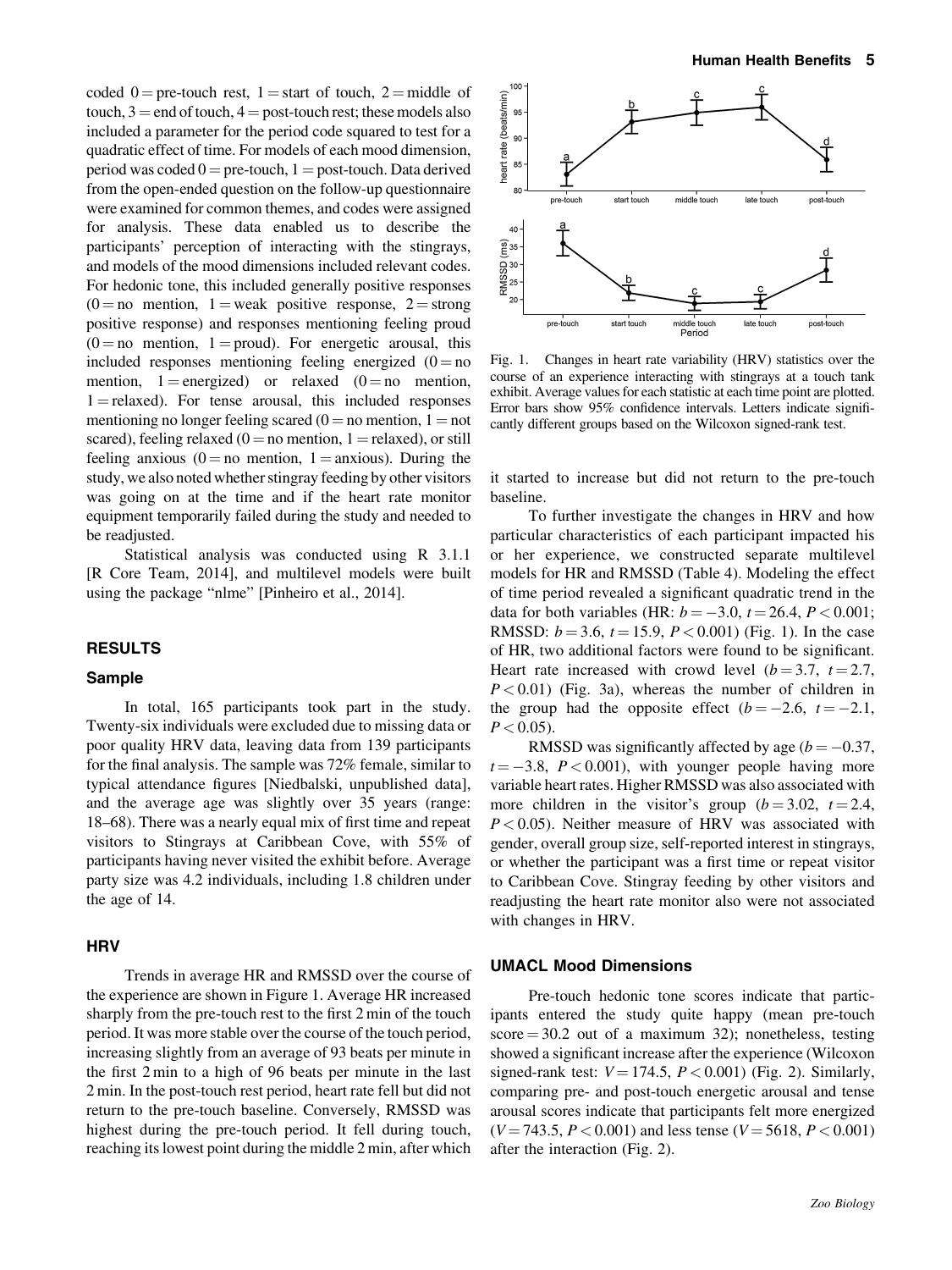TABLE 4. Results of multilevel models relating heart rate variability (HRV) variables to predictors of participants in the human health study

|                     | Heart rate (beats/min) |                  |            |
|---------------------|------------------------|------------------|------------|
| Parameter           | Estimate (SE)          | $\boldsymbol{t}$ | P          |
| Intercept           | 84.31 (4.78)           | 17.730           | ${<}0.001$ |
| Period              | 12.90 (0.48)           | 27.134           | < 0.001    |
| Period <sup>2</sup> | $-3.01(0.11)$          | $-26.420$        | < 0.001    |
| Age                 | $-0.15(0.10)$          | $-1.567$         | 0.120      |
| Gender              | 1.29(2.42)             | 0.535            | 0.593      |
| Crowd               | 3.73 (1.39)            | 2.688            | 0.008      |
| Party size          | 0.74(0.78)             | 0.959            | 0.339      |
| No. children        | $-2.62(1.25)$          | $-2.099$         | 0.038      |
| Experience          | $-0.58(2.17)$          | $-0.268$         | 0.789      |
| Interest            | 2.01(2.58)             | 0.781            | 0.436      |
|                     | RMSSD (ms)             |                  |            |
| Intercept           | 49.73 (4.82)           | 10.322           | < 0.001    |
| Period              | $-16.18(0.94)$         | $-17.150$        | < 0.001    |
| Period <sup>2</sup> | 3.60(0.23)             | 15.912           | <0.001     |
| Age                 | $-0.37(0.10)$          | $-3.777$         | < 0.001    |
| Gender              | 1.27(2.43)             | 0.521            | 0.603      |
| Crowd               | $-2.00(1.40)$          | $-1.429$         | 0.155      |
| Party size          | $-1.28(0.78)$          | $-1.644$         | 0.103      |
| No. children        | 3.02(1.25)             | 2.406            | 0.018      |
| Experience          | 1.91(2.18)             | 0.874            | 0.384      |
| Interested          | $-1.60(2.59)$          | $-0.616$         | 0.539      |

We used multilevel models to explore the effects of additional variables on changes in mood scores (Table 5). For HT, there was a significant increase in scores between the



Fig. 2. Changes in UMACL mood dimension scores after an experience interacting with stingrays at a touch tank exhibit. Points are average scores. Error bars represent 95% confidence intervals. Pre- and post-touch scores are significantly different for all three mood dimensions (Wilcoxon signed-rank test).

pre- and post-touch periods ( $b = 2.2$ ,  $t = 6.4$ ,  $P < 0.001$ ). We discovered significant effects of gender ( $b = 1.3$ ,  $t = 3.8$ ,  $P < 0.001$ ) and crowd level ( $b = 0.6$ ,  $t = 3.2$ ,  $P < 0.01$ ) (Fig. 3b), as well as the interaction of these two variables with time period (period x gender:  $b = -0.7$ ,  $t = -2.3$ ,  $P < 0.05$ ; period x crowd:  $b = -0.5$ ,  $t = -2.7$ ,  $P < 0.01$ ).

Energetic arousal also showed a significant increase between time periods  $(b = 3.6, t = 8.9, P < 0.001)$ . In addition, crowd level and the interaction of crowd and period were significant (crowd:  $b = 1.2$ ,  $t = 3.3$ ,  $P = 0.001$ ; period *x* crowd:  $b = -1.3$ ,  $t = -4.5$ ,  $P < 0.001$ ) (Fig. 3b). A significant difference in EA was also found among participants who mentioned feeling relaxed in their post-touch questionnaire ( $b = -1.3$ ,  $t = -2.1$ ,  $P < 0.05$ ).

Tense arousal decreased after touching the stingrays  $(b = -2.4, t = -6.6, P < 0.001)$ . As with the other mood dimensions, crowd size had a significant impact on TA as well  $(b = -0.9, t = -2.4, P < 0.05)$  (Fig. 3b). Tense arousal declined with increasing crowd level, and participants in heavy crowd conditions had lower TA both pre- and post-touch. There was a significant association between TA and having a strong interest in stingrays as recorded in the pre-touch qualification ( $b = -1.6$ ,  $t = -2.3$ ,  $P < 0.05$ ), with interested participants having lower TA throughout the experience. There was also a substantial interaction between period and if the participant mentioned still feeling anxious on the post-touch questionnaire ( $b = 7.9$ ,  $t = 5.8$ ,  $P < 0.001$ ) (Fig. 4).

#### **DISCUSSION**

The goal of this study was to determine whether interacting with stingrays, sharks, and horseshoe crabs at a touch tank exhibit would have a measurable impact on stress. We hypothesized that visitors would have higher HRV and improved mood as a result of the touch experience. The results partially support this hypothesis. During touch, we observed a significant reduction in HRV, as demonstrated by increased mean HR and decreased RMSSD. Although HRV improved during the post-touch rest, levels were still slightly but significantly different from their pre-touch baselines. In addition, mood scores before and after touch showed that visitors tended to feel happier, more energized, and less tense after the interaction. The findings on mood were, thus, supportive of our hypothesis whereas the physiological outcomes were not. Taken together, the physiological and psychological parameters reveal a more complex picture of the participants' reactions to touching the stingrays than either measure by itself. On the one hand, the HRV results are consistent with a short-term decrease in parasympathetic nervous system activity [Berntson and Cacioppo, 2007]. However, such a short-term stress response is not necessarily detrimental; it is when stress persists over a long period of time that health suffers [Hjortskov et al., 2004]. Pringle et al. [1989] and Kuschyk et al. [2007] observed substantial increases in heart rate among people during roller coaster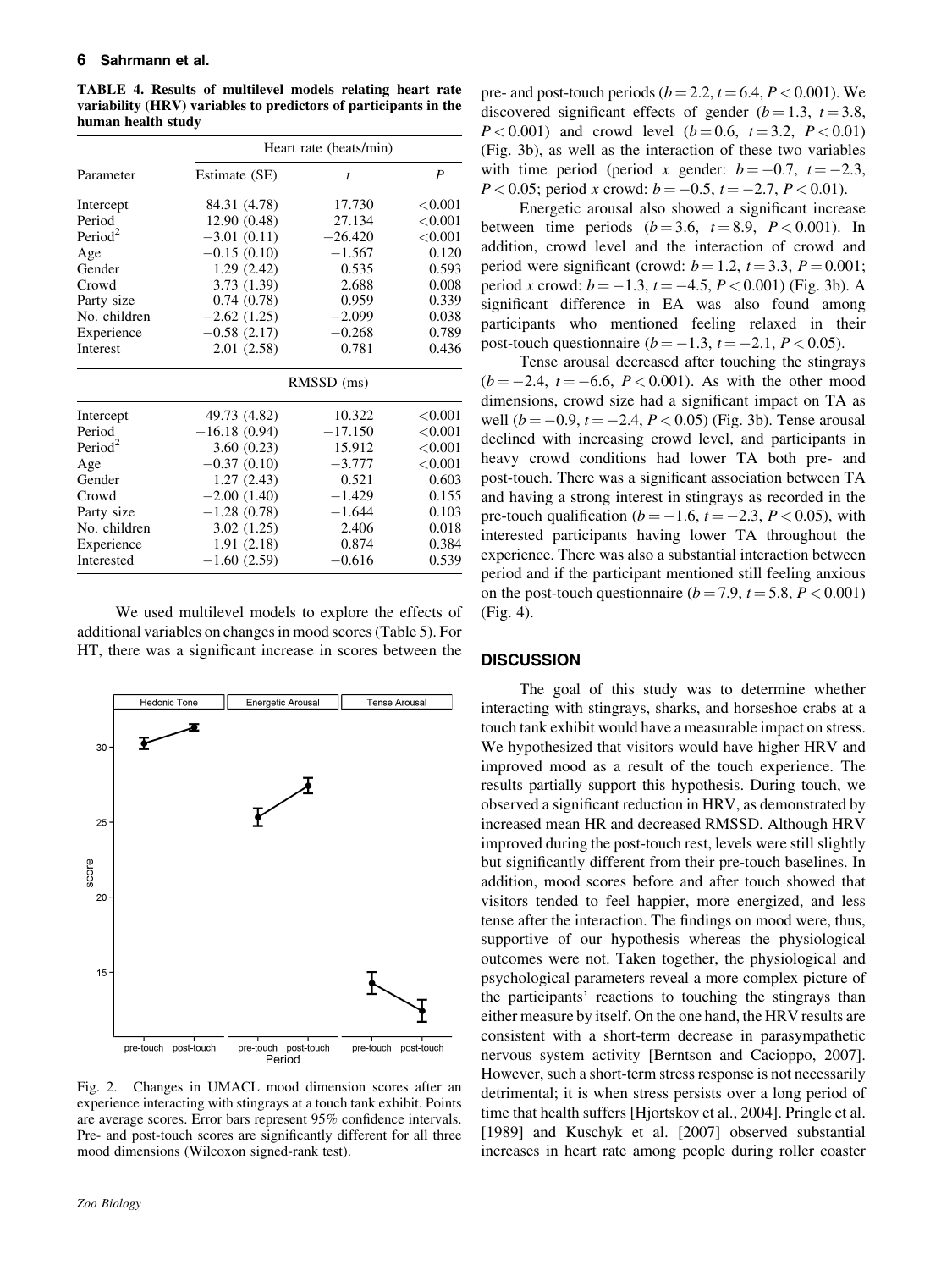TABLE 5. Results of multilevel models relating UMACL mood dimension scores to predictors of participants in the human health study

|                         | Hedonic tone      |            |                  |
|-------------------------|-------------------|------------|------------------|
| Parameter               | Estimate (SE)     | t          | $\boldsymbol{P}$ |
| Intercept               | 28.22 (0.68)      | 41.45      | ${<}0.001$       |
| Period                  | 2.16(0.34)        | 6.43       | ${<}0.001$       |
| Age                     | 0.01(0.01)        | 0.80       | 0.424            |
| Gender                  | 1.32(0.34)        | 3.84       | < 0.001          |
| Crowd                   | 0.64(0.20)        | 3.21       | < 0.010          |
| Party size              | 0.10(0.10)        | 1.05       | 0.296            |
| No. children            | $-0.23(0.16)$     | $-1.49$    | 0.139            |
| Experience              | 0.81(0.50)        | 1.63       | 0.105            |
| Interest                | $-0.15(0.33)$     | $-0.46$    | 0.644            |
| Positive                | $-0.05(0.18)$     | $-0.28$    | 0.781            |
| Proud                   | $-0.26(0.51)$     | $-0.52$    | 0.606            |
| Period $\times$ Crowd   | $-0.48(0.18)$     | $-2.69$    | < 0.010          |
| Period $\times$ Gender  | $-0.72(0.31)$     | $-2.34$    | 0.021            |
|                         | Energetic arousal |            |                  |
| Intercept               | 23.43 (1.17)      | 20.01      | < 0.001          |
| Period                  | 3.64(0.41)        | 8.90       | ${<}0.001$       |
| Age                     | 0.01(0.02)        | 0.58       | 0.563            |
| Gender                  | 0.91(0.57)        | 1.60       | 0.112            |
| Crowd                   | 1.20(0.36)        | 3.32       | 0.001            |
| Party size              | 0.10(0.18)        | 0.57       | 0.569            |
| No. children            | $-0.41(0.29)$     | $-1.39$    | 0.166            |
| Experience              | $-0.05(0.51)$     | $-0.10$    | 0.922            |
| Interest                | $-0.57(0.60)$     | $-0.96$    | 0.340            |
| Energized               | 0.47(0.94)        | 0.51       | 0.614            |
| Relaxed                 | $-1.30(0.63)$     | $^{-2.07}$ | 0.041            |
| Period $\times$ Crowd   | $-1.30(0.29)$     | $-4.49$    | < 0.001          |
|                         | Tense arousal     |            |                  |
| Intercept               | 16.37 (1.34)      | 12.25      | < 0.001          |
| Period                  | $-2.43(0.36)$     | $-6.65$    | ${<}0.001$       |
| Age                     | $-0.04(0.03)$     | $-1.48$    | 0.142            |
| Gender                  | 0.22(0.66)        | 0.34       | 0.735            |
| Crowd                   | $-0.91(0.38)$     | $-2.40$    | 0.018            |
| Party size              | 0.05(0.21)        | 0.24       | 0.808            |
| No. children            | 0.07(0.34)        | 0.20       | 0.843            |
| Experience              | 0.61(0.59)        | 1.02       | 0.309            |
| Interest                | $-1.64(0.71)$     | $-2.31$    | 0.022            |
| Relaxed                 | $-0.36(0.73)$     | $-0.50$    | 0.619            |
| Not scared              | 1.01(1.20)        | 0.84       | 0.401            |
| Anxious                 | $-0.01(1.34)$     | $-0.01$    | 0.994            |
| Period $\times$ Anxious | 7.93 (1.36)       | 5.82       | < 0.001          |

rides compared to before or after, but concluded that these changes posed no risk to long-term health. The resemblance of the HRV data presented here with that of the roller coaster riders suggests an underlying similarity between the two experiences. Since the vast majority of participants in this study wouldn't be expected to have regular encounters with the types of animals found in the touch tank, it seems reasonable that they would react as if they were in an exciting, unfamiliar, and potentially unpredictable experience, much like riding a roller coaster.

Looking at the UMACL mood data supports the notion that interacting with the animals was ultimately a positive experience. The analysis showed changes in participants' mood that are consistent with a reduction in stress [Matthews et al., 1990]. Our observations during the study and the responses of the participants when they were asked how touching the stingrays made them feel were further supportive of stress reduction. Eighty percent of individuals gave a positive response to this question on the post-touch questionnaire, whereas only 7% reported feeling nervous, anxious, or unsure. Thus, interacting with stingrays at a touch tank exhibit led to a short-term physiological stress response along with a more positive overall mood.

Models of both the HRV and mood data suggest that other variables were important as well. Mean heart rate was positively associated with crowd level, meaning that participants in heavier crowds tended to have slightly higher heart rates throughout the study than those in less crowded conditions. This is not surprising, as crowding is a known stressor [Baum et al., 1981], although it is interesting to note that this effect did not reach significance for RMSSD. Also expected was the significant decrease in RMSSD with increasing age [Zhang, 2007]. A more intriguing finding was that more children in the participant's group was associated with reduced mean heart rate and increased RMSSD. Research on zoo and aquarium audiences shows that adults often serve as facilitators for other party members [Falk et al., 2007], and because most children had very positive reactions to touching the animals, there could have been some stress relief from seeing the children enjoy the experience.

The three dimensions of mood were also significantly impacted by crowd level. For HT and EA, there was a significant interaction between time period and crowd level, with participants in heavier crowd conditions feeling slightly happier and more energized at the start of touch compared to those in less crowded conditions. However, the participants in smaller crowds showed greater gains in HT and EA post-touch, with participants in all crowd conditions showing very similar average HT and EA scores after the touch experience. It should be noted that the interaction effect for HT may be a ceiling effect. The maximum score on the HT dimension was 32, so those with very high HT scores at the start (i.e., those in heavy crowd conditions) could not show as much of an increase as the participants in light crowds. In the case of TA, participants in heavier crowds were less tense both before and after touching than people in lighter crowds.

A few variables showed significant effects on a single mood dimension. Gender showed a significant interaction effect with time period, as women were happier pre-touch than men, but men showed greater gains in HT than women. Much like crowding, however, this interaction could be a ceiling effect because the pre-touch HT scores of women were very close to the maximum value possible. Those who expressed an interest in stingrays on their pre-touch qualification form had lower TA scores both pre- and post-touch, perhaps suggesting a lower level of anxiety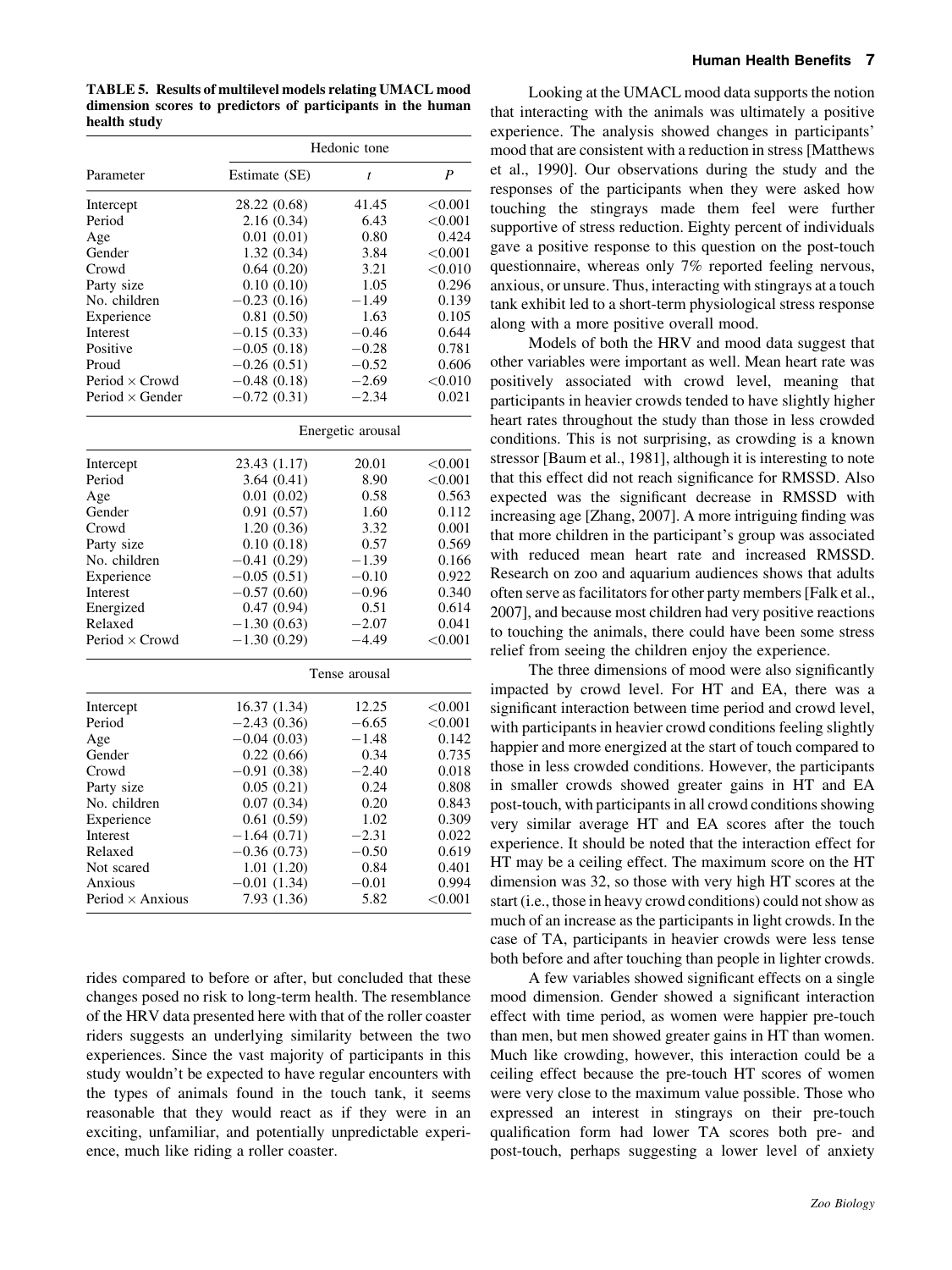

Fig. 3. (a) Changes in average heart rate by crowd level at a touch tank exhibit. Error bars show 95% confidence intervals. Multilevel models show that heart rate was significantly higher in larger crowds. (b) Changes in UMACL mood dimension scores by crowd level at a touch tank exhibit. Error bars show 95% confidence intervals. Multilevel models indicate significant main effects of crowd on hedonic tone (HT), energetic arousal (EA), and tense arousal (TA) and significant interactions with period for HT and EA.

around touching stingrays among these participants. Variables derived from the qualitative question on the post-touch questionnaire tended to reinforce the data from the UMACL. Of particular interest is the group of participants that mentioned feeling anxious, unsure, or nervous after touching. The pre-touch TA scores of these participants were very similar to those who did not mention these feelings on the questionnaire, but while most participants showed a decrease in TA scores after the experience, those who felt anxious afterward had much higher TA scores. Also interesting is that this effect did not appear in the other mood dimensions or in either measure of HRV.

Our findings support the notion that zoos and aquariums have a role to play in promoting human health through their work within the One Health framework. As



Fig. 4. Interaction between time period and score on the tense arousal (TA) dimension. Post-touch TA scores were significantly higher in participants who reported feeling nervous, unsure, or anxious afterward.

places that serve the public by facilitating contact with biodiversity, zoos, and aquariums are in a unique position to develop this underexplored area of research. Additional studies should be conducted to understand how health is affected by different types of experiences in these institutions. Having this understanding will put the zoo and aquarium community in a better position to communicate the benefits of biodiversity to their visitors. Making a case for the importance of biodiversity will be critical for those hoping to protect it into the future.

#### LIMITATIONS

Some limitations are worth exploring. Attempts to combine HRV and mood into a single analysis revealed no significant relationships between the two sets of variables (data not shown). In part, this task was complicated by the experimental design because measurements of both HRV and mood were not taken at each time point. However, it is not clear that changing the study design would have altered the findings. Matthews et al. [1990] found no significant correlation between a measure of HRV and hedonic tone or energetic arousal but a negative correlation between HRV and tense arousal. Aside from Matthews et al. [1990], there does not appear to be a theoretical basis relating changes in physiological variables like HRV with indicators of mood over short time periods.

Complications also arose with the HRV data. Changes in participant position, most often during the touch portion, led to occasional signal failure between the heart rate monitor and training computer, resulting in short periods of unusable data. This makes interpretation of the HRV data somewhat tenuous [Lippman et al., 1994; Berntson and Stowell, 1998]. However, our analysis was restricted to measures that are less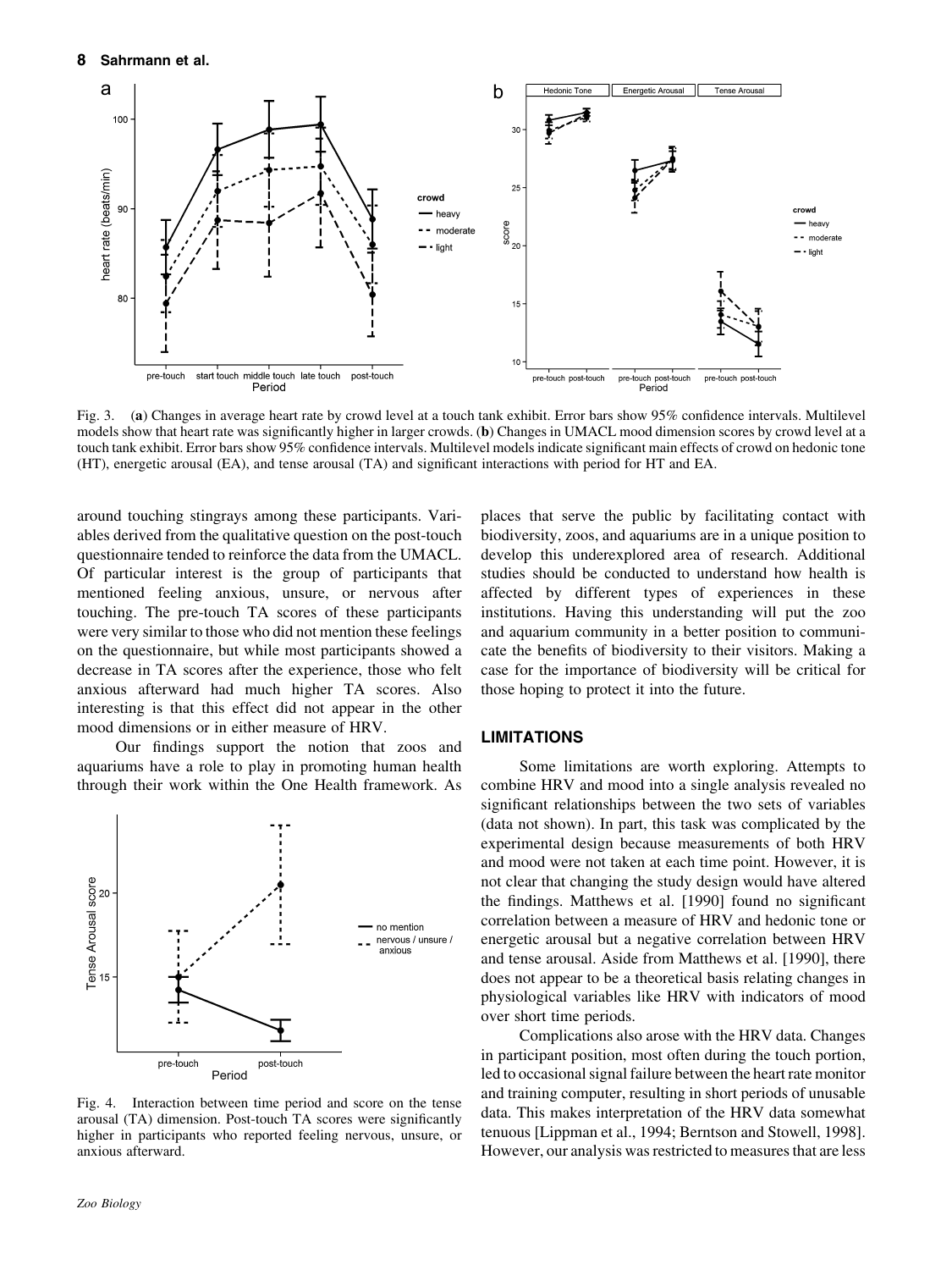The potential health benefits shown by this study should not be overstated. Just as the short-term increase in physical stress during the touch portion does not signal long-term problems, we cannot be certain that the improved moods and reduced mental stress with which most participants left the experience necessarily translate into improved overall health. It should also be noted that participants had chosen to visit the zoo and the touch tank exhibit before entering the study. Thus, strictly speaking, it may not be possible to infer that the same effects would apply to all people. However, nearly half of the sample had not visited the exhibit before, yet this was not a significant factor in models of any of the outcome variables. If novelty does not appear to affect the experience, perhaps zoo goers are generally predisposed to have more positive experiences with animals. Further studies should explore these and other issues related to the range of potential connections between health parameters and zoo or aquarium experiences, especially those including direct contact between visitors and animals. The place of AZA institutions within this larger context may best be summarized by Ackerman [2012], "though not a natural world by any means, more like a collection of living dioramas, a zoo exists in its own time zone, somewhere between the seasonal sense of animals and our madly ticking watch time. The relatively quiet, park like setting offers an oasis in the crowded, noisy, stressful, morally ambiguous world, where humans tend to congregate."

#### **CONCLUSIONS**

An experience at an exhibit allowing visitors to interact with stingrays, sharks, and horseshoe crabs was associated with a short-term increase in physiologic stress while touching the animals but a decrease in mental stress after leaving the exhibit. This supports the potential for experiences at AZA zoos and aquariums to be part of an overall effort to improve public well-being by reconnecting people with nature.

# ACKNOWLEDGMENTS

Funding for this study was provided by the AZA Conservation Grants Fund and the Disney Conservation Fund (CEF #13-1174). The authors thank Genevieve Hilliard, Lorena Zerwig, Katie Tillitt, Elliott Cade, and Jamie Palmer for research assistance. Dr. Jim Kisiel and Dr. Saar Danon provided helpful comments on an earlier version of the manuscript. We also thank Jim Madison, Mike Riddle, and the entire staff at Stingrays at Caribbean Cove.

#### **REFERENCES**

Ackerman D. 2012. Why we love zoos [Internet]. New York Times Opinionator blog, cited 2015 May 5. Available from: [http://opinionator.](http://opinionator.blogs.nytimes.com/2012/02/04/why-we-love-zoos/) [blogs.nytimes.com/2012/02/04/why-we-love-zoos/](http://opinionator.blogs.nytimes.com/2012/02/04/why-we-love-zoos/)

- Allen JJ, Chambers AS, Towers DN. 2007. The many metrics of cardiac chronotropy: a pragmatic primer and a brief comparison of metrics. Biol Psychol 74(2):243–262.
- Baum A, Singer JE, Baum CS. 1981. Stress and the environment. J Soc Issues 37(1):4–35.
- Berntson GG, Bigger JT, Jr, Eckberg DL, et al. 1997. Heart rate variability: origins, methods, and interpretive caveats. Psychophysiology 34(6):623– 648.
- Berntson GG, Cacioppo JT. 2007. Heart rate variability: stress and psychiatric conditions. Dynamic Electrocardiography. Elmsford, NY: Blackwell Publishing. p 57–64.
- Berntson GG, Stowell JR. 1998. ECG artifacts and heart period variability: don't miss a beat! Psychophysiology 35(1):127–132.
- Chan F, Adamo S, Coxson P, et al. 2012. Projected impact of urbanization on cardiovascular disease in China. Int J Public Health 57:849–854.
- Cohen J. Zoo futures. Conserv Magazine 14 2013; 16–25.
- Conde DA, Flesness N, Colchero F, Jones OR, Scheuerlein A. 2011. An emerging role of zoos to conserve biodiversity. Science 331(6023):1390– 1391.
- Deem SL. 2011. Conservation medicine. Saint Louis Zoo Magazine 27:13–17.
- Deem SL. 2015. Conservation medicine to One Health: the role of zoologic veterinarians. In: Miller RE, Fowler ME, editors. Fowler's zoo and wild animal medicine. St. Louis, Missouri: Saunders Elsevier. p 698–703.
- Deem SL, Dennis P. 2012. Role of zoos in One Health. One Health Newsletter 5:4–7.
- Dick G, Gusset M. 2010. Building a future for wildlife: zoos and aquariums committed to biodiversity conservation. Gland, Switzerland: WAZA Executive Office.
- Falk JH, Reinhard EM, Vernon CL, et al. 2007. Why zoos and aquariums matter: assessing the impact of a visit to a zoo or aquarium. Silver Spring, MD: Association of Zoos and Aquariums.
- Friend M. 2006. Disease emergence and resurgence: the wildlife-human connection. Reston, Virginia: U.S. Geological Survey. p 400.
- Frumkin H. 2001. Beyond toxicity human health and the natural environment. Am J Prev Med 20(3):234–240.
- Gibbs EPJ. 2014. The evolution of One Health: a decade of progress and challenges for the future. Vet Rec 174:85–91.
- Grinde B, Patil GG. 2009. Biophilia: does visual contact with nature impact on health and well-being? Int J Environ Res Publ Health 6(9):2332–2343.
- Harpham T. 1994. Urbanization and mental health in developing countries: a research role for social scientists, public health professionals and social psychiatrists. Soc Sci Med 39(2):223–245.
- Hjortskov N, Rissen D, Blangsted AK, et al. 2004. The effect of mental stress on heart rate variability and blood pressure during computer work. Eur J Appl Physiol 92(1–2):84–89.
- Hosey G, Melfi V. 2014. Human-animal interactions, relationships and bonds: a review and analysis of the literature. Int J Comp Psychol 27(1):117–142.
- Jones KE, Patel NG, Levy MA, et al. 2008. Global trends in emerging infectious diseases. Nature 451:990–993.
- Joye Y, van den Berg A. 2011. Is love for green in our genes? A critical analysis of evolutionary assumptions in restorative environments research. Urban For Urban Gree 10(4):261–268.
- Kahn LH, Monath TP, Bokma BH, Gibbs EP, Aguirre AA. 2012. One health, One Medicine. In: Aguiree AA, Ostfeld RS, Daszak P, editors. New directions in conservation medicine: applied cases of ecological health. New York, New York: Oxford University Press. p 33–44.
- Kaufmann T, Sutterlin S, Schulz SM, Vogele C. 2011. ARTiiFACT: a tool for heart rate artifact processing and heart rate variability analysis. Behav Res Methods 43(4):1161–1170.
- Kuschyk J, Haghi D, Borggrefe M, Brade J, Wolpert C. 2007. Cardiovascular response to a modern roller coaster ride. JAMA 298(7):739–741.
- Lippman N, Stein KM, Lerman BB. 1994. Comparison of methods for removal of ectopy in measurement of heart rate variability. Am J Physiol 267(1 Pt 2):H411–H418.
- Louv R. 2008. Last child in the woods. Chapel Hill, North Carolina: Algonquin Books of Chapel Hill. p 1- 390.
- Maller C, Townsend M, Pryor A, Brown P, St Leger L. 2006. Healthy nature healthy people: 'contact with nature' as an upstream health promotion intervention for populations. Health Promot Int 21(1):45–54.
- Marino L, Malamud R, Nobis N, Broglio R, Lilienfeld SO. 2010. Do zoos and aquariums promote attitude change in visitors? A critical evaluation of the American Zoo and Aquarium study. Soc Anim 18(2):126–138.